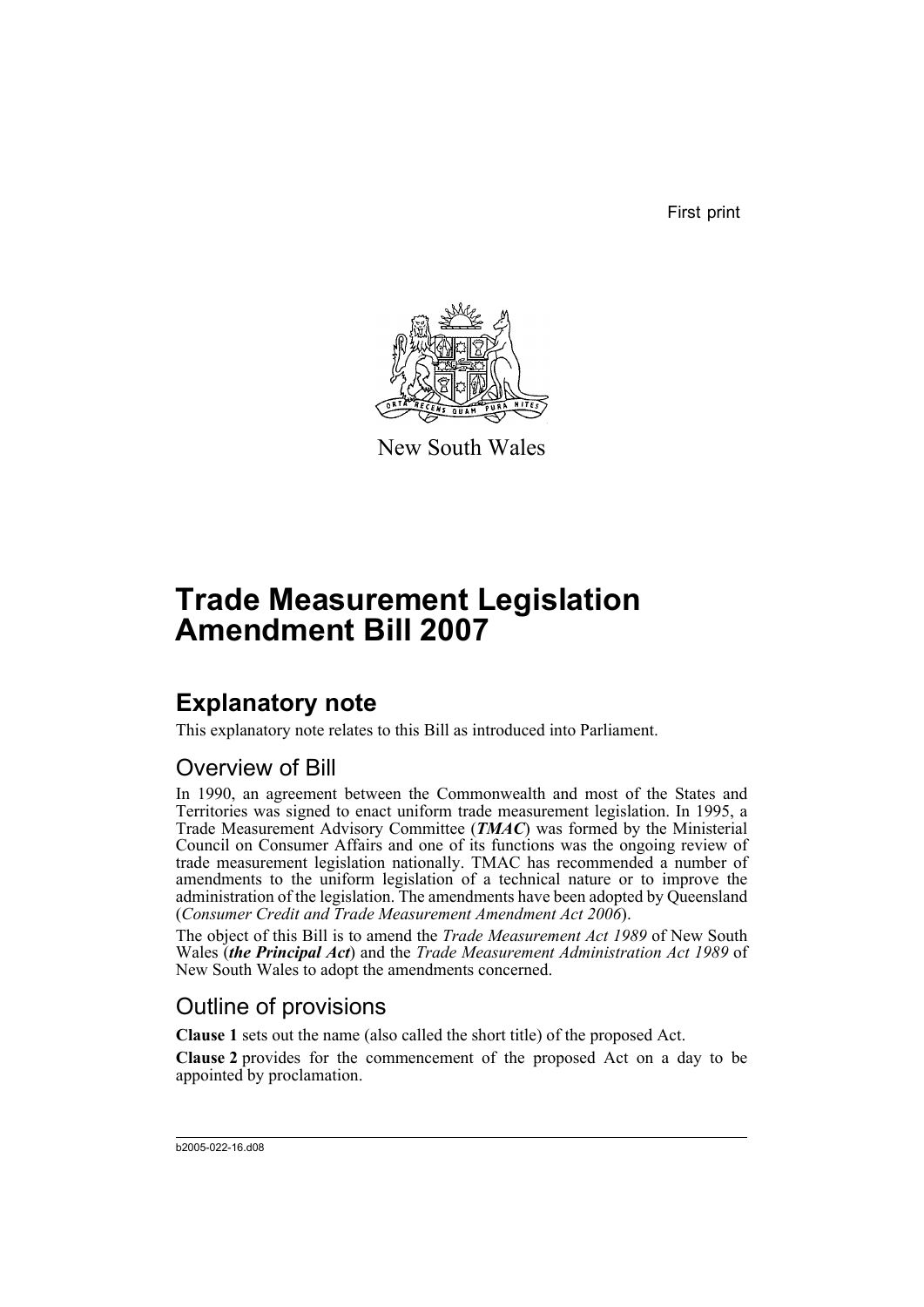Explanatory note

**Clause 3** is a formal provision that gives effect to the amendments to the *Trade Measurement Act 1989* set out in Schedule 1.

**Clause 4** is a formal provision that gives effect to the amendments to the *Trade Measurement Administration Act 1989* set out in Schedule 2.

**Clause 5** provides for the repeal of the proposed Act after all the amendments made by the proposed Act have commenced. Once the amendments have commenced the proposed Act will be spent and section 30 of the *Interpretation Act 1987* provides that the repeal of an amending Act does not affect the amendments made by that Act.

#### **Schedule 1 Amendment of Trade Measurement Act 1989**

**Schedule 1 [1] and [2]** amend the definition of *class 4 measuring instrument* to improve the clarity of the definition.

**Schedule 1 [3]** inserts definitions of *firewood*, *pack* (for the purpose of deciding who packs or has packed an article as a pre-packed article), *use* (in relation to the use of a measuring instrument for trade) and *weighbridge suitability statement* (in relation to a public weighbridge licence) into the Principal Act.

**Schedule 1 [4]** amends the definition of *sell* so that it includes anything else (not already included in the definition) that is a sale.

**Schedule 1 [5]** amends section 7 (Measuring instruments used for trade must be marked) to make it clear that a person who complies with a written notice issued as a result of the person's use of a measuring instrument in contravention of section 7 may not be prosecuted for an offence against the section.

**Schedule 1 [6]** makes a minor amendment to section 7A to ensure the uniformity of trade measurement legislation.

**Schedule 1 [7]** amends section 7B by utilising the defined term *approved pattern* (which is used throughout the Principal Act) and removing superfluous information.

**Schedule 1 [8]** amends section 8 (Unjust measurement) to make it clear that a person who complies with a written notice issued as a result of the person's use of a measuring instrument in contravention of section 8 may not be prosecuted for an offence against the section.

**Schedule 1 [9]** makes a minor amendment to section 9 to remove superfluous words.

**Schedule 1 [10]** also amends section 9 (which holds the supplier of an incorrect measuring instrument guilty of an offence) by inserting a new subsection which provides that (subject to the defence in section 9 (3) (b)) it does not matter whether the person who used the measuring instrument purchased it or took it on lease, hire or loan for trade.

**Schedule 1 [11]** substitutes section 23 to provide more certainty as to when a person using a measuring instrument is guilty of an offence for misleading another party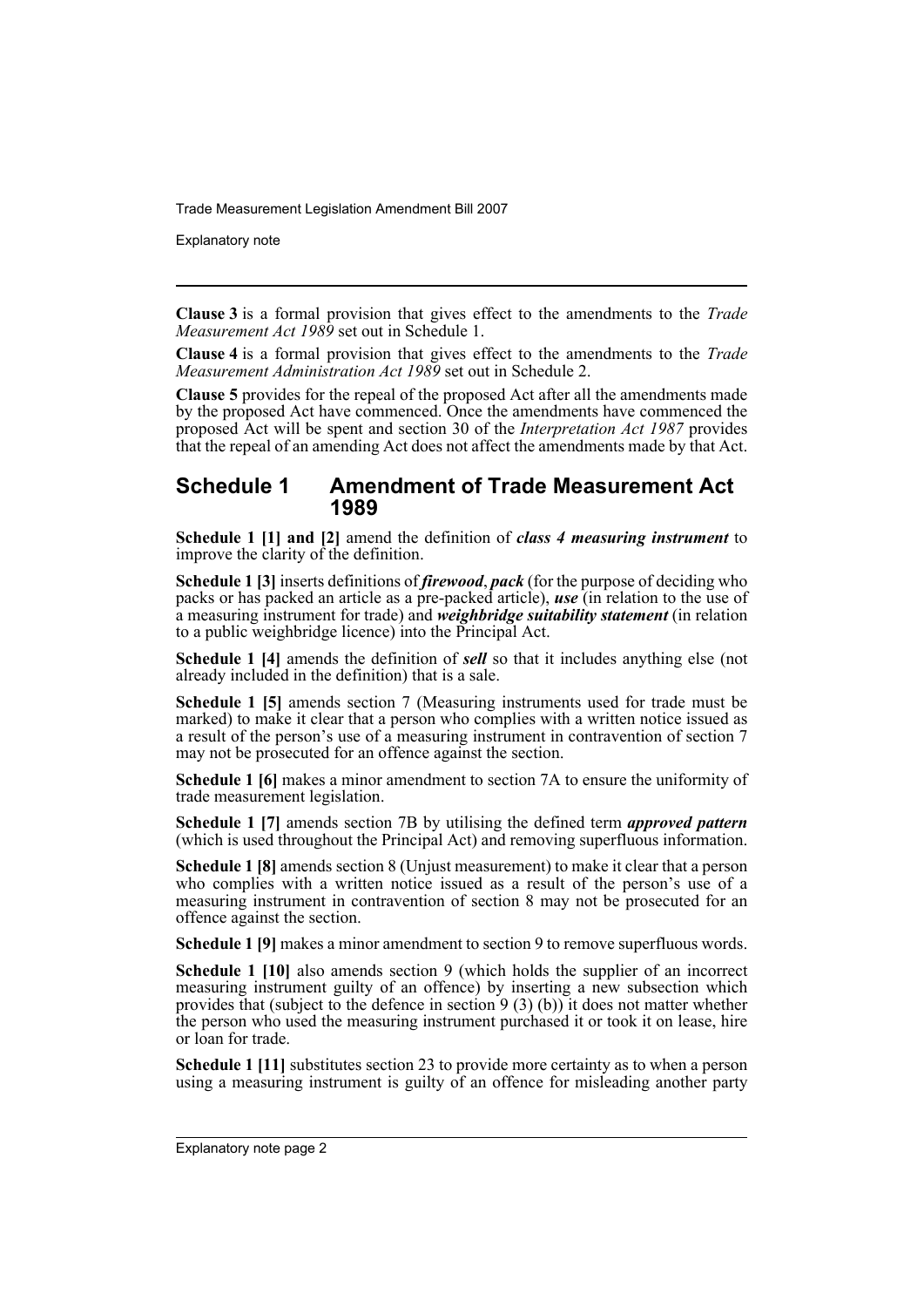Explanatory note

about the measurement and price calculation of an article or not correctly determining the price by reference to the correct measurement of the article. In particular, the proposed new section 23 makes it clear that it does not matter whether the person using the measuring instrument is going to sell the article or the article will be sold by another person.

**Schedule 1 [12]** inserts proposed section 25A into the Principal Act. This section addresses the sale of firewood by volume. Until now, the provisions have been silent on a method of calculating the quantity of firewood when it is sold by volume. The proposed new section applies section 23 to firewood sales and requires that a volume of firewood stated for sale must be at least the volume that is worked out when the firewood is stacked with as few gaps as practicable. However, there is no requirement that the firewood must actually be stacked in this manner before sale.

**Schedule 1 [13]** amends section 44 so that the licensing authority may grant a public weighbridge licence for a single weighbridge (rather than granting a general weighbridge licence). **Schedule 1 [18]** makes a consequential amendment.

**Schedule 1 [14]** amends section 44 to require a licence granted to a partnership to state the names of all the partners and any registered business name and to provide that each partner stated in the licence is taken to be a holder of the licence.

**Schedule 1 [15]** makes a minor law revision amendment to section 44.

**Schedule 1 [16]** amends section 45 to make it clear that the grounds for refusing an application for a licence apply to each member of a partnership and also to require the licensing authority to refuse an application for a public weighbridge licence if the weighbridge is not suitable for use as a public weighbridge.

**Schedule 1 [17]** amends section 50 to provide that a public weighbridge licence is subject to a condition that the weighbridge must not be operated unless the licence has a weighbridge suitability statement (being a statement that the weighbridge is suitable for use as a public weighbridge). This replaces the current condition that the weighbridge must not be operated unless it is the subject of a "current certificate". A condition that the weighbridge suitability statement is in force only until the end of the period for which the fee payable in relation to the statement has been paid (or the period as extended under proposed section 52A) and a condition that the weighbridge mentioned in the licence be located at the place stated in the licence are also introduced.

**Schedule 1 [19]** inserts proposed sections 52A and 52B into the Principal Act. Proposed section 52A provides that a licensee may continue to operate a public weighbridge under the licence in certain circumstances even though the weighbridge suitability statement has expired. Proposed section 52B sets out the action that may be taken if the administering authority decides a public weighbridge is no longer suitable for use as a public weighbridge.

**Schedule 1 [21]** inserts proposed sections 54A, 54B, 54C and 54D into the Principal Act. Proposed section 54A applies if a licensee moves a weighbridge from the location at which it was inspected before the issue of a weighbridge suitability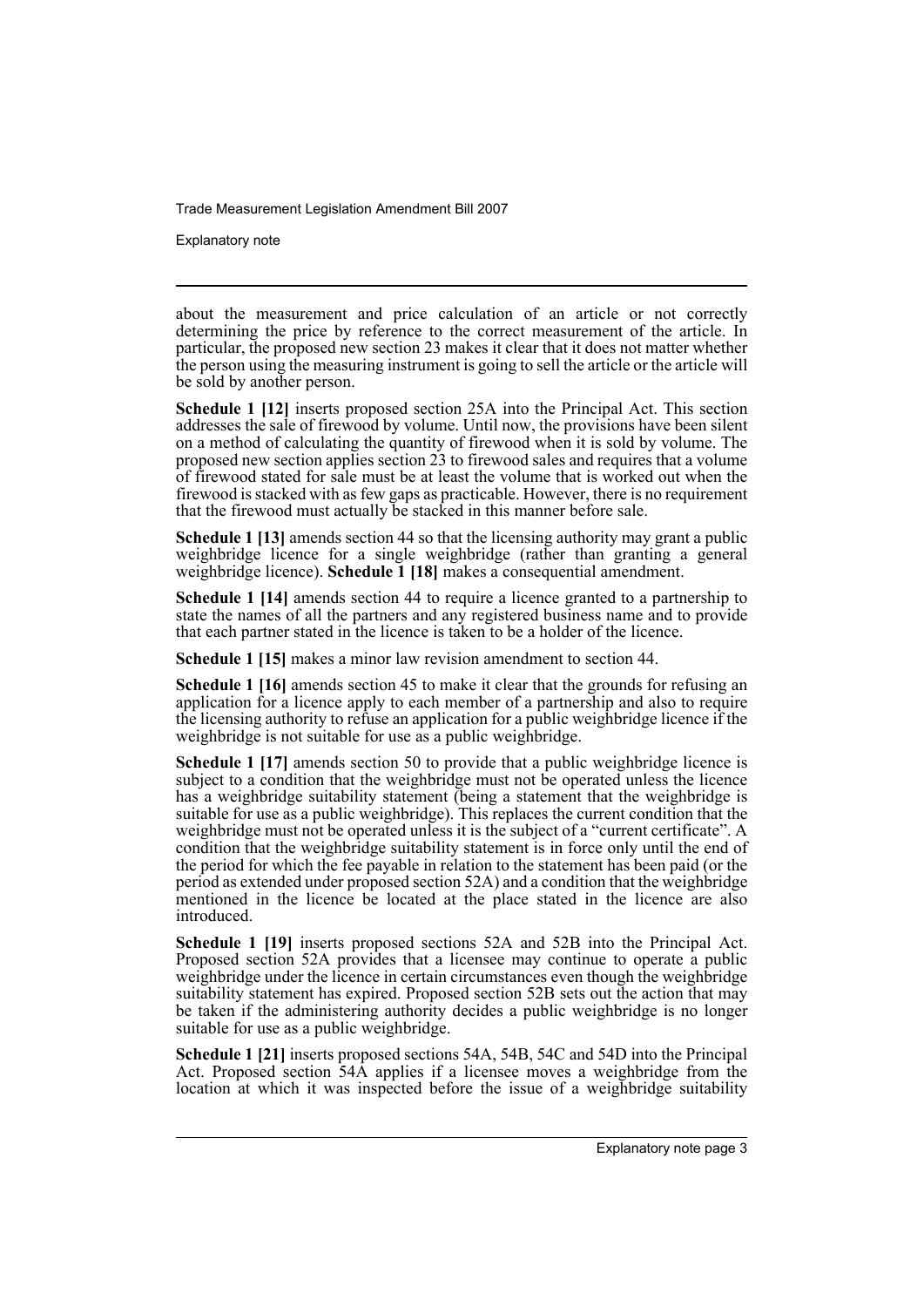Explanatory note

statement to another location at the place stated in the licence. It requires the surrender of the licence after such a relocation (to ensure that the weighbridge is reinspected). Proposed section 54B allows a partnership to apply to the licensing authority to amend the licence if there is a change to the membership of the partnership. Proposed section 54C allows for the continuation of a licence in certain circumstances where the membership of a partnership holding the weighbridge licence has been changed. Proposed section 54D allows a licensee under a servicing licence to apply for an amendment to a condition of the licence which specifies the class or classes of measuring instruments which may be certified by the licensee. **Schedule 1 [20]** makes a consequential amendment.

**Schedule 1 [22]** amends section 56 to clarify that if a ground for disciplinary action under that section exists in relation to one or more of the members of a licensed partnership, it applies to the licensed partnership.

**Schedule 1 [23]** amends section 59 to provide a right of review in relation to an amendment of a licence as well as the existing right of review of a refusal of an application for a licence.

**Schedule 1 [24]** amends section 59 to provide a right of review in relation to a decision to cancel a licence because the weighbridge mentioned in the licence is no longer suitable as a public weighbridge.

**Schedule 1 [25]** amends section 80 to enable regulations to be made in relation to weighbridge suitability statements.

**Schedule 1 [26]** amends section 80 to enable regulations to be made in relation to the approval of forms for use under the Principal Act.

**Schedule 1 [27]** inserts a new Part IX (proposed sections 82 and 83) into the Principal Act. The new Part contains transitional provisions consequent on the enactment of the proposed Act. Proposed section 82 provides that a certificate issued by the administering authority for the purposes of section 50 (1) (a) of the Principal Act (to the effect that the weighbridge is suitable for use as a public weighbridge), immediately before the commencement of the proposed Act, is taken to be a weighbridge suitability statement, expiring when the certificate would otherwise have expired. Proposed section 83 deals with licensees who, immediately before the commencement of the proposed Act, operate more than one public weighbridge. Proposed section 83 provides that each public weighbridge is taken to be licensed under a separate public weighbridge licence on that commencement. However, a separate periodic licence fee is not payable until the day the periodic licence fee is payable under section 52.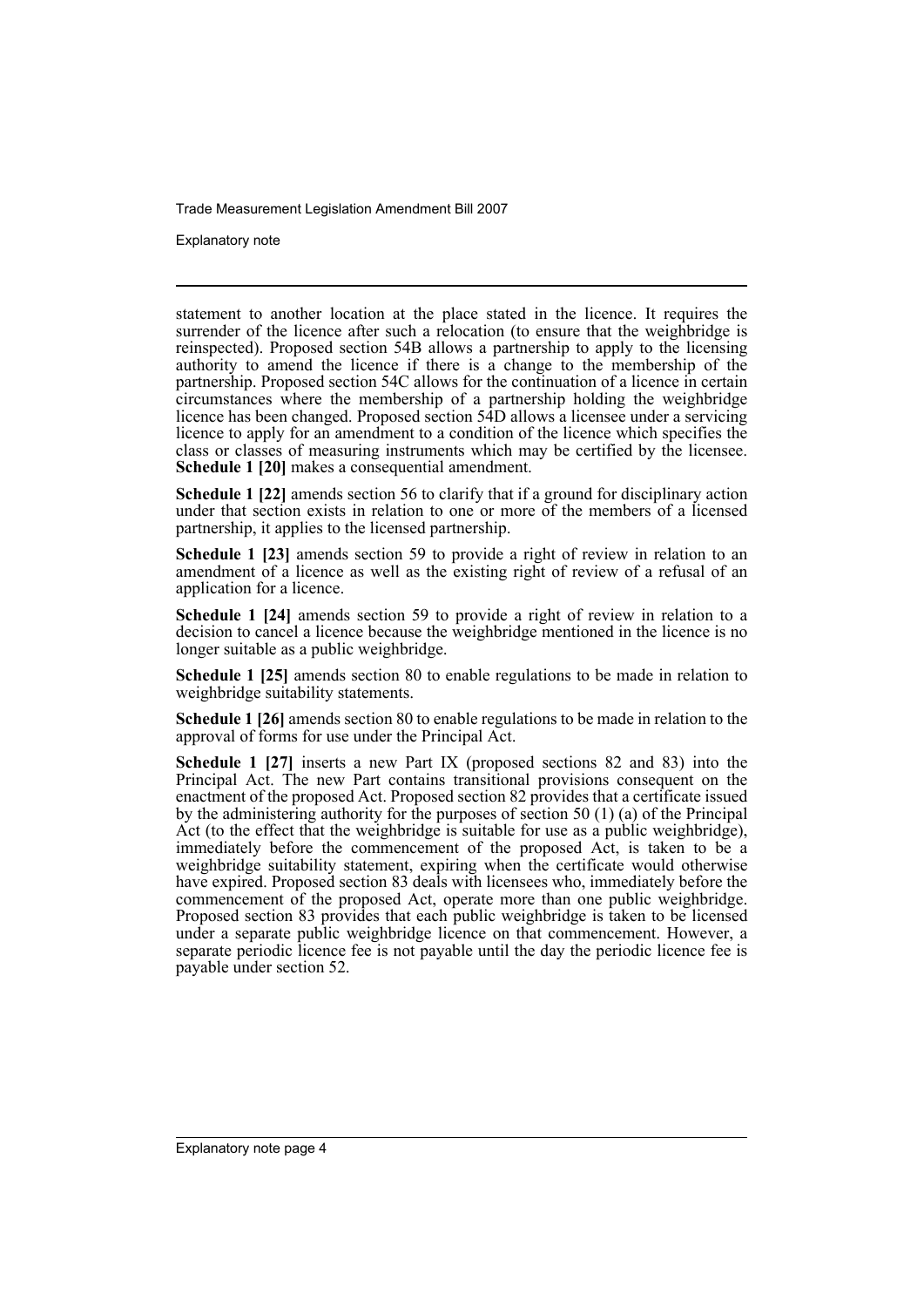Explanatory note

#### **Schedule 2 Amendment of Trade Measurement Administration Act 1989**

**Schedule 2 [1]** amends section 13 to enable regulations to be made for the imposition, collection and recovery of fees for providing weighbridge suitability statements and duplicates of such statements.

**Schedule 2 [2]** amends section 13 to clarify that a prescribed fee for a public weighbridge licence and a weighbridge suitability statement may be a combined fee for the same period.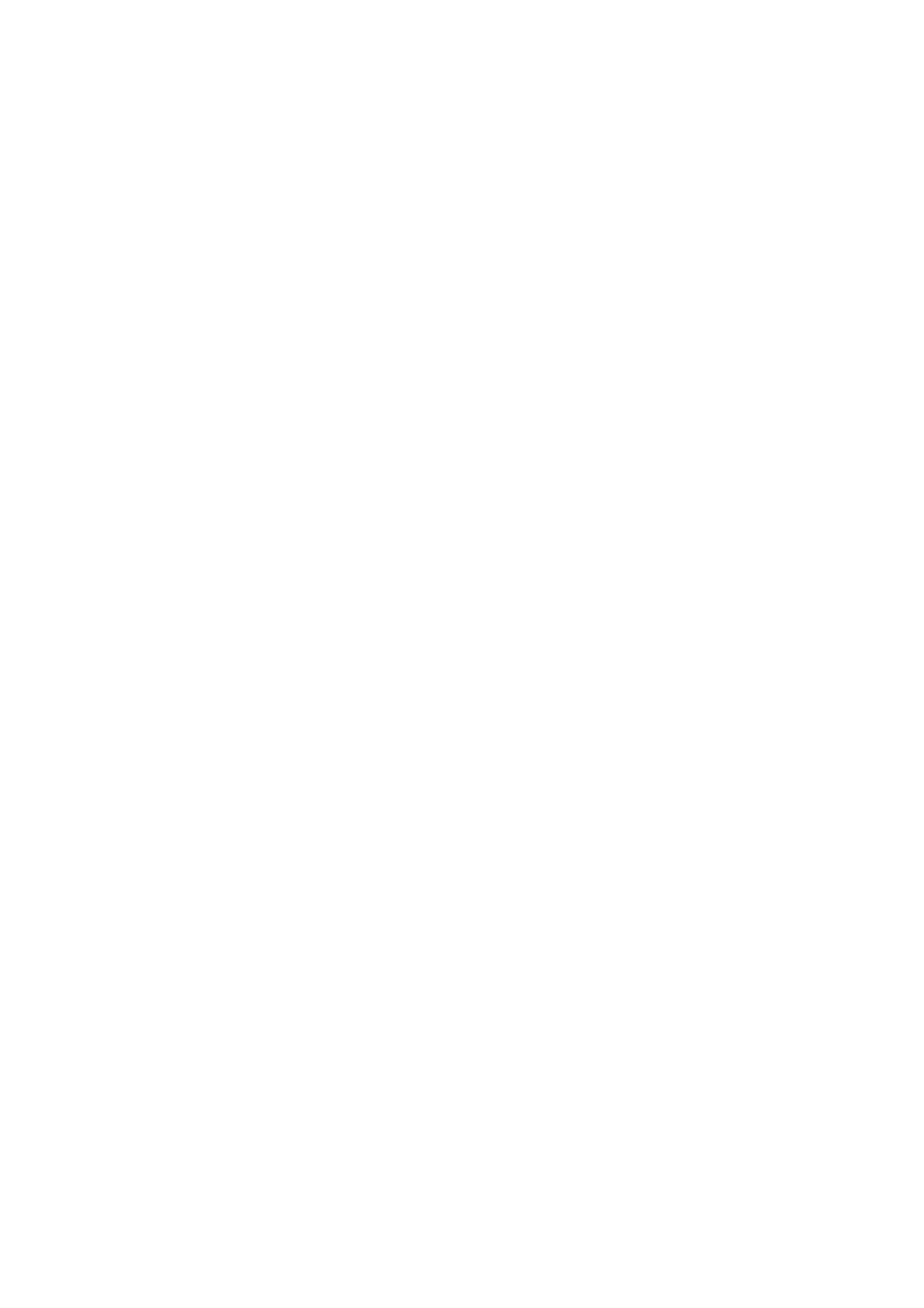First print



New South Wales

# **Trade Measurement Legislation Amendment Bill 2007**

# **Contents**

|            |                                                                  | Page |
|------------|------------------------------------------------------------------|------|
|            | Name of Act                                                      |      |
|            | Commencement                                                     | 2    |
| 3          | Amendment of Trade Measurement Act 1989 No 233                   | 2    |
| 4          | Amendment of Trade Measurement Administration Act<br>1989 No 234 | 2    |
| 5          | Repeal of Act                                                    | 2    |
| Schedule 1 | Amendment of Trade Measurement Act 1989                          | 3    |
| Schedule 2 | Amendment of Trade Measurement Administration Act<br>1989        | 12   |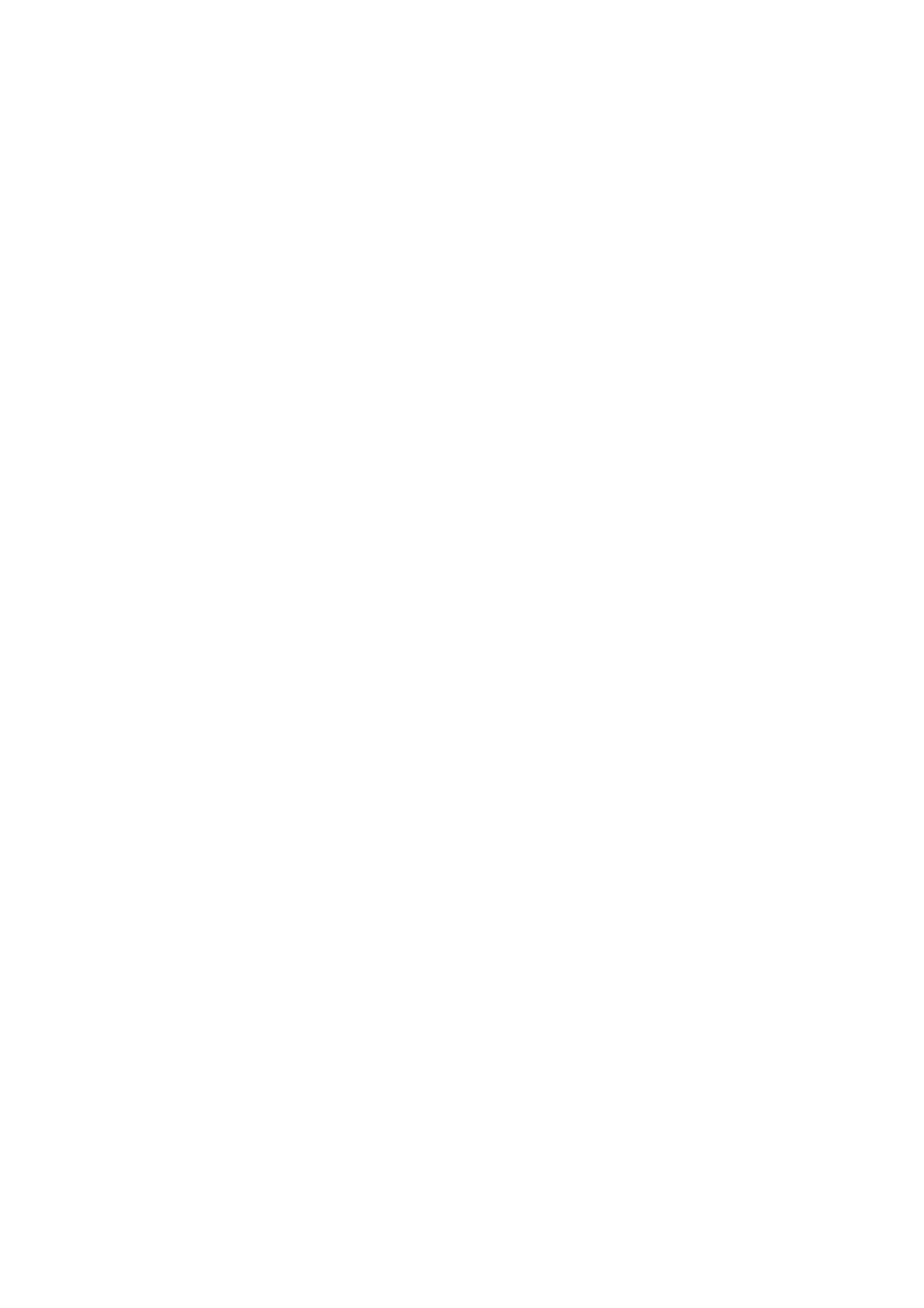

New South Wales

# **Trade Measurement Legislation Amendment Bill 2007**

No , 2007

#### **A Bill for**

An Act to amend the *Trade Measurement Act 1989* and the *Trade Measurement Administration Act 1989* to adopt changes to maintain uniform trade measurement legislation agreed between the States and Territories; and for other purposes.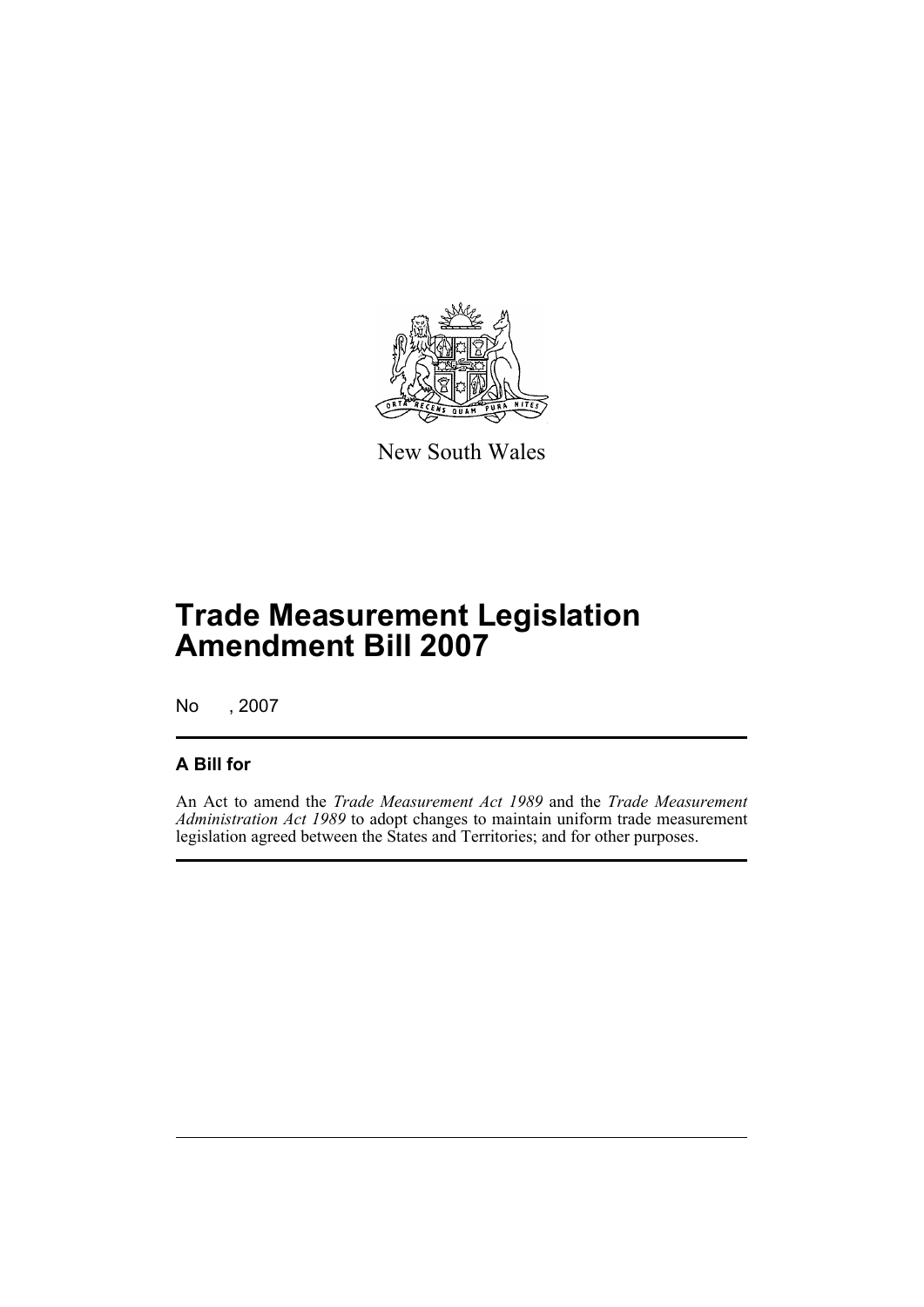<span id="page-9-4"></span><span id="page-9-3"></span><span id="page-9-2"></span><span id="page-9-1"></span><span id="page-9-0"></span>

|              |     | The Legislature of New South Wales enacts:                                                                                                                | 1              |
|--------------|-----|-----------------------------------------------------------------------------------------------------------------------------------------------------------|----------------|
| 1            |     | Name of Act                                                                                                                                               | $\overline{2}$ |
|              |     | This Act is the Trade Measurement Legislation Amendment Act 2007.                                                                                         | 3              |
| $\mathbf{2}$ |     | Commencement                                                                                                                                              | $\overline{4}$ |
|              |     | This Act commences on a day to be appointed by proclamation.                                                                                              | 5              |
| 3            |     | <b>Amendment of Trade Measurement Act 1989 No 233</b>                                                                                                     | 6              |
|              |     | The <i>Trade Measurement Act 1989</i> is amended as set out in Schedule 1.                                                                                | $\overline{7}$ |
| 4            |     | Amendment of Trade Measurement Administration Act 1989 No 234                                                                                             | 8              |
|              |     | The <i>Trade Measurement Administration Act 1989</i> is amended as set out<br>in Schedule 2.                                                              | 9<br>10        |
| 5            |     | <b>Repeal of Act</b>                                                                                                                                      | 11             |
|              | (1) | This Act is repealed on the day following the day on which this Act<br>commences.                                                                         | 12<br>13       |
|              | (2) | The repeal of this Act does not, because of the operation of section 30<br>of the <i>Interpretation Act 1987</i> , affect any amendment made by this Act. | 14<br>15       |
|              |     |                                                                                                                                                           |                |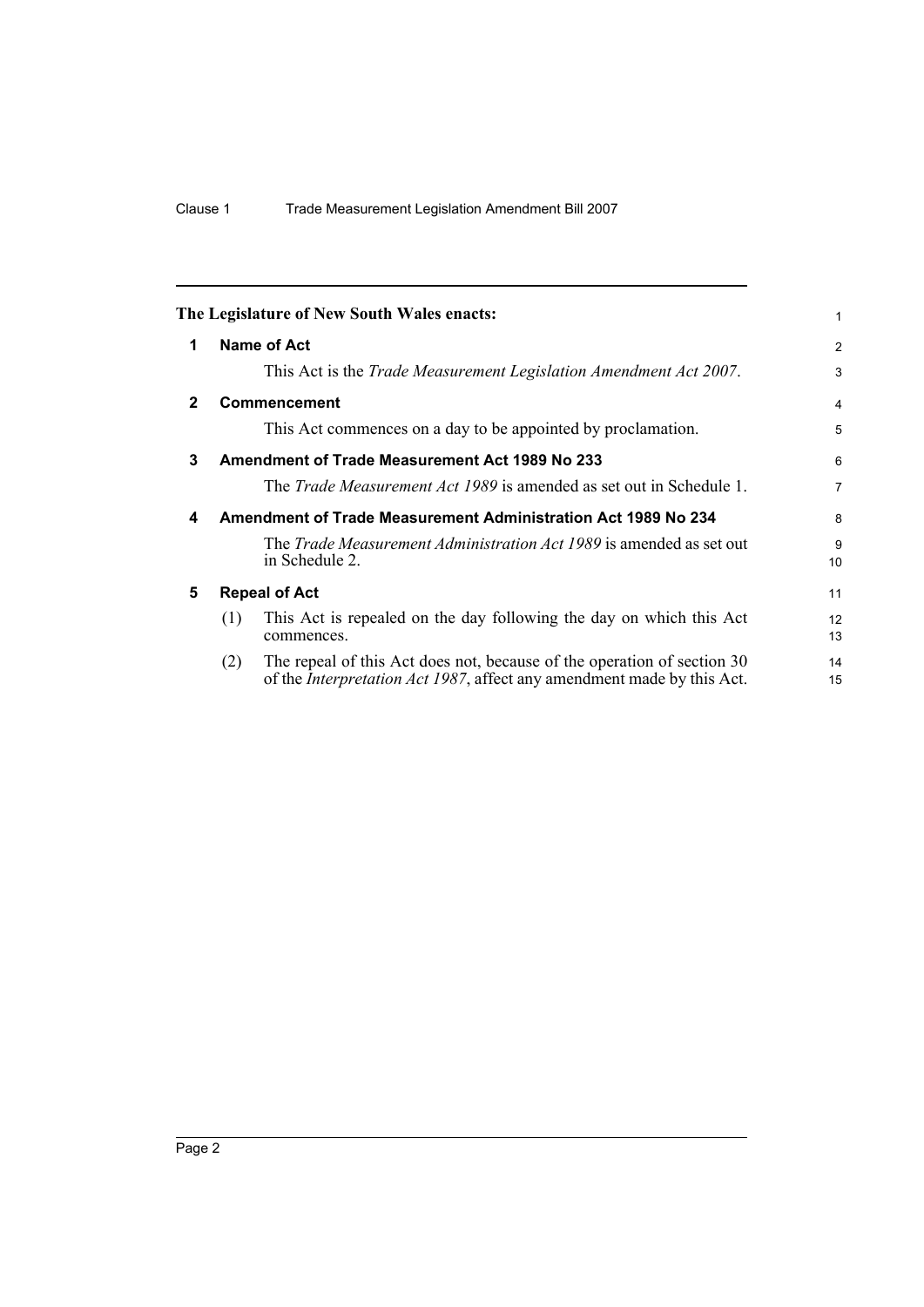Amendment of Trade Measurement Act 1989 Schedule 1

<span id="page-10-0"></span>

|     | <b>Schedule 1</b>             |           | <b>Amendment of Trade Measurement Act</b><br>1989                                                                                                                                                                                  | 1<br>$\overline{c}$  |  |  |
|-----|-------------------------------|-----------|------------------------------------------------------------------------------------------------------------------------------------------------------------------------------------------------------------------------------------|----------------------|--|--|
|     |                               |           | (Section 3)                                                                                                                                                                                                                        | 3                    |  |  |
| [1] | <b>Section 3 Definitions</b>  |           |                                                                                                                                                                                                                                    | 4                    |  |  |
|     | section $3(1)$ .              |           | Omit "pattern that" from the definition of class 4 measuring instrument in                                                                                                                                                         | 5<br>6               |  |  |
|     |                               |           | Insert instead "pattern that, in accordance with the approved pattern".                                                                                                                                                            | 7                    |  |  |
| [2] |                               |           | Section 3 (1), definition of "class 4 measuring instrument"                                                                                                                                                                        | 8                    |  |  |
|     |                               |           | Omit "is marked with a symbol" from paragraph (b) of the definition.                                                                                                                                                               | 9                    |  |  |
|     |                               |           | Insert instead "has a symbol on it".                                                                                                                                                                                               | 10                   |  |  |
| [3] | Section 3 (1)                 |           |                                                                                                                                                                                                                                    | 11                   |  |  |
|     | Insert in alphabetical order: |           |                                                                                                                                                                                                                                    |                      |  |  |
|     |                               |           | <i>firewood</i> means any wood, including dockings, edgings, mill<br>ends, offcuts and timber products, that:                                                                                                                      | 13<br>14             |  |  |
|     |                               | (a)       | is intended for use as firewood, and                                                                                                                                                                                               | 15                   |  |  |
|     |                               | (b)       | is in billets or lengths of not more than 2.4 m.                                                                                                                                                                                   | 16                   |  |  |
|     |                               |           | <i>pack</i> , for the purpose of deciding who packs or has packed an<br>article as a pre-packed article, includes authorise, direct, cause or<br>permit a person to pack an article as a pre-packed article.                       | 17<br>18<br>19       |  |  |
|     |                               | includes: | <i>use</i> , in relation to the use of a measuring instrument for trade,                                                                                                                                                           | 20<br>21             |  |  |
|     |                               | (a)       | have the measuring instrument in possession for use, and                                                                                                                                                                           | 22                   |  |  |
|     |                               | (b)       | make the measuring instrument available for use, and                                                                                                                                                                               | 23                   |  |  |
|     |                               | (c)       | authorise, direct, cause or permit a person to do an act<br>mentioned in paragraph $(a)$ or $(b)$ or anything else that is<br>the use of a measuring instrument for trade.                                                         | 24<br>25<br>26       |  |  |
|     |                               |           | weighbridge suitability statement, for a public weighbridge<br>licence, means a statement, signed by the administering<br>authority, that the weighbridge mentioned in the licence is<br>suitable for use as a public weighbridge. | 27<br>28<br>29<br>30 |  |  |
| [4] |                               |           | Section 3 (1), definition of "sell"                                                                                                                                                                                                | 31                   |  |  |
|     |                               |           | Omit "paragraph $(a)$ , $(b)$ , $(c)$ or $(d)$ " from paragraph $(e)$ of the definition.                                                                                                                                           | 32                   |  |  |
|     |                               |           | Insert instead "paragraphs $(a)$ — $(d)$ or anything else that is a sale".                                                                                                                                                         | 33                   |  |  |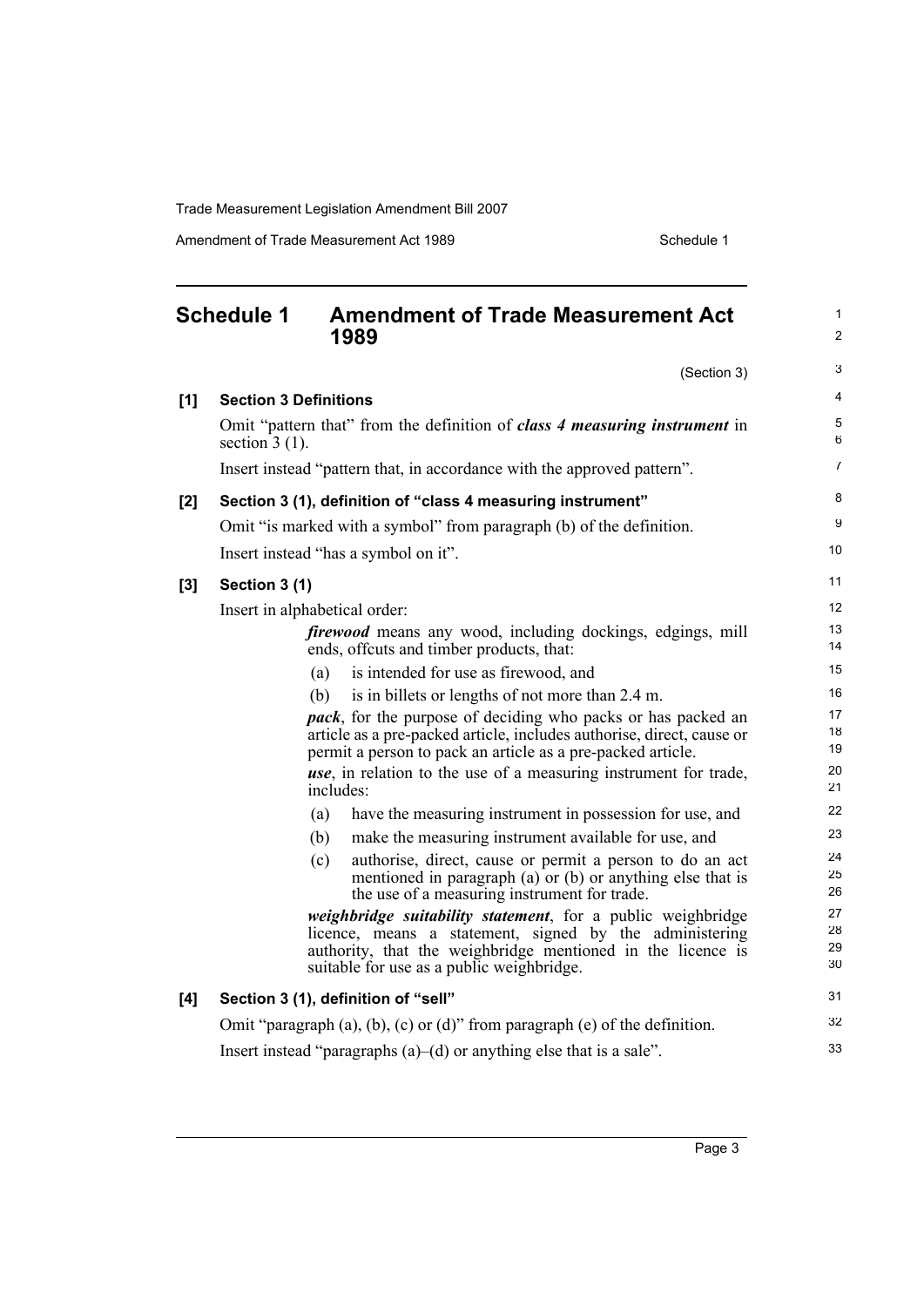| Amendment of Trade Measurement Act 1989<br>Schedule 1 |  |
|-------------------------------------------------------|--|
|-------------------------------------------------------|--|

| [5]    |                                   |                   | Section 7 Measuring instruments used for trade must be marked                                                                                                                                                                                                    | 1                    |  |  |
|--------|-----------------------------------|-------------------|------------------------------------------------------------------------------------------------------------------------------------------------------------------------------------------------------------------------------------------------------------------|----------------------|--|--|
|        |                                   |                   | Omit "is taken not to have committed" from section 7 (4).                                                                                                                                                                                                        | $\overline{c}$       |  |  |
|        |                                   |                   | Insert instead "may not be prosecuted for".                                                                                                                                                                                                                      | 3                    |  |  |
| [6]    |                                   |                   | Section 7A Use of class 4 measuring instruments                                                                                                                                                                                                                  | 4                    |  |  |
|        |                                   |                   | Omit section 7A (b). Insert instead:                                                                                                                                                                                                                             | 5                    |  |  |
|        |                                   |                   | for weighing a thing to decide freight or haulage charges<br>(b)<br>for the thing, or                                                                                                                                                                            | 6<br>7               |  |  |
| $[7]$  |                                   |                   | Section 7B Use of measuring instruments for pre-packed articles                                                                                                                                                                                                  | 8                    |  |  |
|        |                                   |                   | Omit "is approved for trade use under the National Measurement Act".                                                                                                                                                                                             | 9                    |  |  |
|        |                                   |                   | Insert instead "is of an approved pattern".                                                                                                                                                                                                                      | 10                   |  |  |
| [8]    |                                   |                   | <b>Section 8 Unjust measurement</b>                                                                                                                                                                                                                              | 11                   |  |  |
|        |                                   |                   | Omit "is taken not to have committed" from section 8 (5).                                                                                                                                                                                                        | 12                   |  |  |
|        |                                   |                   | Insert instead "may not be prosecuted for".                                                                                                                                                                                                                      | 13                   |  |  |
| [9]    |                                   |                   | Section 9 Supplying incorrect etc measuring instrument                                                                                                                                                                                                           | 14                   |  |  |
|        |                                   |                   | Omit "for trade" from section 9 (2) where thirdly occurring.                                                                                                                                                                                                     | 15                   |  |  |
| $[10]$ | Section 9 (2A)                    |                   |                                                                                                                                                                                                                                                                  |                      |  |  |
|        | Insert after section $9(2)$ :     |                   |                                                                                                                                                                                                                                                                  |                      |  |  |
|        |                                   | (2A)              | Subject to subsection $(3)$ (b), it does not matter whether the<br>person who used the measuring instrument purchased it or took it<br>on lease, hire or loan for trade.                                                                                         | 18<br>19<br>20       |  |  |
| $[11]$ |                                   | <b>Section 23</b> |                                                                                                                                                                                                                                                                  | 21                   |  |  |
|        | Omit the section. Insert instead: |                   |                                                                                                                                                                                                                                                                  |                      |  |  |
|        | 23                                |                   | Incorrect measurement or price calculation                                                                                                                                                                                                                       | 23                   |  |  |
|        |                                   | (1)               | This section applies to a person who, for the purpose of the sale<br>of an article at a price determined by reference to the<br>measurement of the article, operates a measuring instrument to<br>measure the article or decides the measurement of the article. | 24<br>25<br>26<br>27 |  |  |
|        |                                   | (2)               | For the purposes of this section:                                                                                                                                                                                                                                | 28                   |  |  |
|        |                                   |                   | a reference to the person's measurement of the article is a<br>(a)<br>reference to the person's operation of the measuring<br>instrument or measurement of the article as mentioned in<br>subsection $(1)$ , and                                                 | 29<br>30<br>31<br>32 |  |  |
|        |                                   |                   |                                                                                                                                                                                                                                                                  |                      |  |  |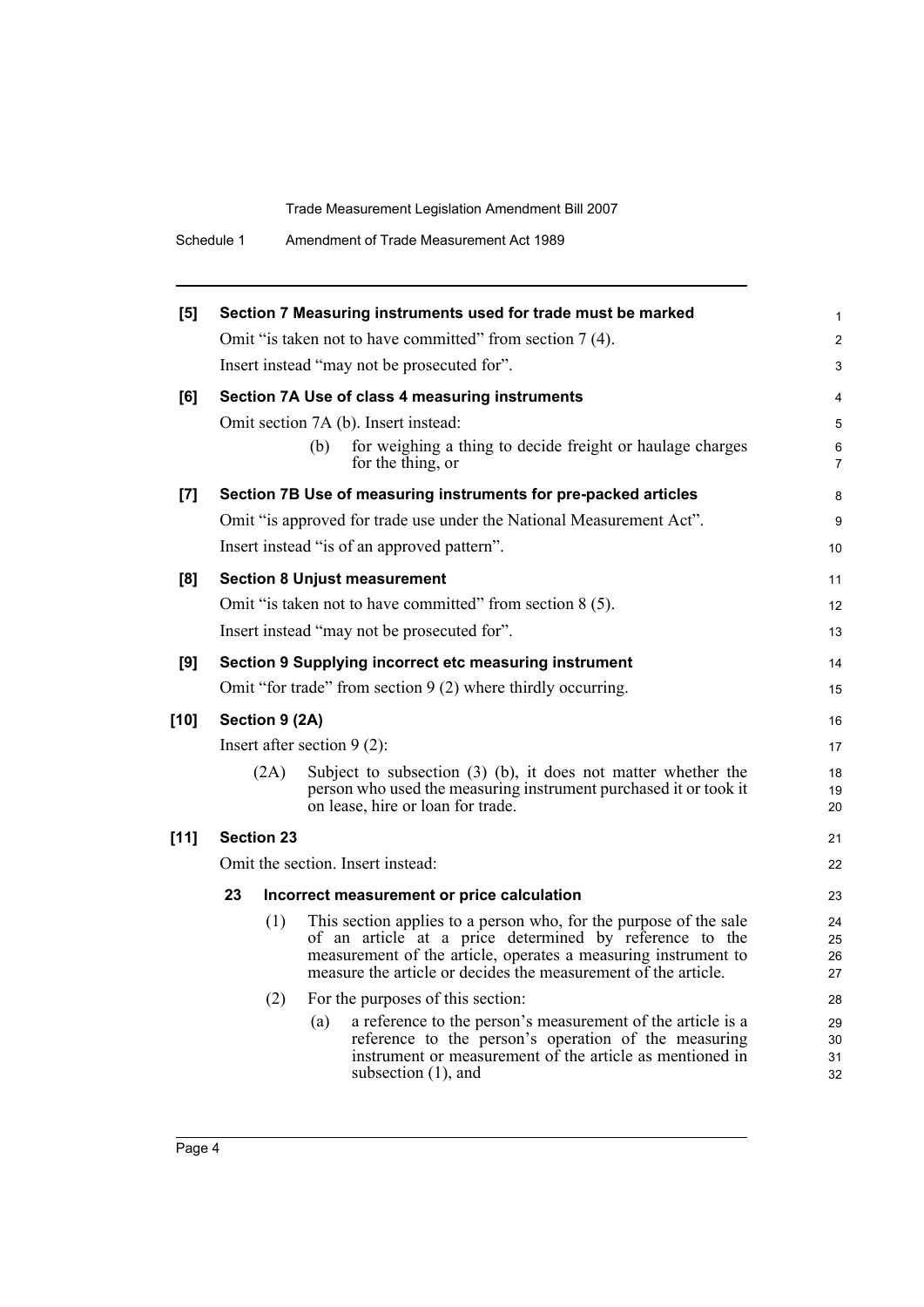Amendment of Trade Measurement Act 1989 Schedule 1

**[12]** 

**[13]** 

[14]

 $[15]$ 

|                          | (b)<br>it does not matter whether the person's measurement of the<br>article is for the article's sale by the person or by anyone<br>else at any time.                                                                                                                                                                              | 1<br>$\overline{2}$<br>3   |
|--------------------------|-------------------------------------------------------------------------------------------------------------------------------------------------------------------------------------------------------------------------------------------------------------------------------------------------------------------------------------|----------------------------|
| (3)                      | For any sale of the article at any time, the person commits an<br>offence if, because of the person's measurement of the article:                                                                                                                                                                                                   | 4<br>5                     |
|                          | (a)<br>the person directly or indirectly misleads any party to the<br>sale as to the measurement of the article or the calculation<br>of the price, to the party's detriment, or                                                                                                                                                    | 6<br>$\overline{7}$<br>8   |
|                          | (b)<br>the price paid or required to be paid is not the price<br>correctly determined by reference to the correct<br>measurement of the article and as a result any party to the<br>sale suffers or would suffer detriment.                                                                                                         | 9<br>10<br>11<br>12        |
|                          | Penalty: \$20,000.                                                                                                                                                                                                                                                                                                                  | 13                         |
| <b>Section 25A</b>       |                                                                                                                                                                                                                                                                                                                                     | 14                         |
| Insert after section 25: |                                                                                                                                                                                                                                                                                                                                     | 15                         |
| 25A                      | Special provision for sale of firewood by volume                                                                                                                                                                                                                                                                                    | 16                         |
|                          | To apply section 23 to a sale of firewood by volume, the volume<br>stated for the sale of the firewood <i>(the stated volume)</i> is taken to<br>comply with that section if, when the firewood is stacked with as<br>few gaps as practicable, the volume worked out using the stack's<br>dimensions is at least the stated volume. | 17<br>18<br>19<br>20<br>21 |
|                          | <b>Section 44 Application for licence</b>                                                                                                                                                                                                                                                                                           | 22                         |
|                          | Insert "for a single weighbridge" after "licence" in section 44 (1) (b).                                                                                                                                                                                                                                                            | 23                         |
|                          | Section 44 (2A) and (2B)                                                                                                                                                                                                                                                                                                            | 24                         |
|                          | Insert after section 44 $(2)$ :                                                                                                                                                                                                                                                                                                     | 25                         |
| (2A)                     | If the licensing authority grants a licence to a partnership, the<br>licence must state:                                                                                                                                                                                                                                            | 26<br>27                   |
|                          | the names of all the partners, and<br>(a)                                                                                                                                                                                                                                                                                           | 28                         |
|                          | if the partnership has a registered business name, the<br>(b)<br>registered business name.                                                                                                                                                                                                                                          | 29<br>30                   |
| (2B)                     | Each partner stated in the licence, including the licence as<br>amended under section 54B, is taken to be a holder of the licence.                                                                                                                                                                                                  | 31<br>32                   |
| Section 44 (3)           |                                                                                                                                                                                                                                                                                                                                     | 33                         |
|                          | Omit "The application". Insert instead "An application under this section".                                                                                                                                                                                                                                                         | 34                         |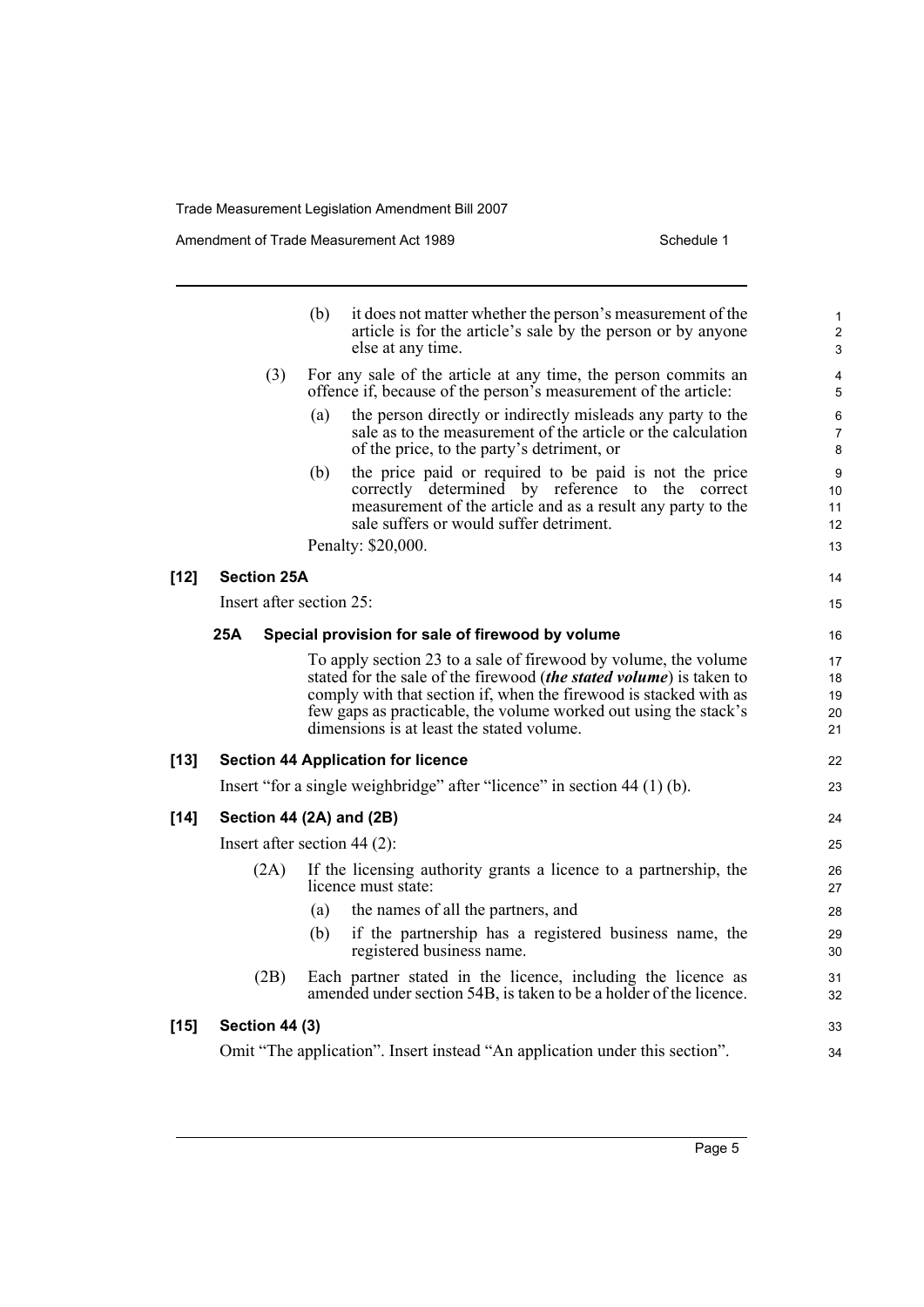| $[16]$ | <b>Section 45 Grounds for refusal</b> |      |                          |                                                                                                                                                                                                                                              |                        |  |
|--------|---------------------------------------|------|--------------------------|----------------------------------------------------------------------------------------------------------------------------------------------------------------------------------------------------------------------------------------------|------------------------|--|
|        | Insert after section $45(1)$ :        |      |                          |                                                                                                                                                                                                                                              |                        |  |
|        |                                       | (1A) |                          | If the applicant is a partnership, subsection (1) applies to each<br>member of the partnership.                                                                                                                                              | 3<br>$\overline{4}$    |  |
|        |                                       | (1B) |                          | Also, for a public weighbridge licence application for a<br>weighbridge, the licensing authority must refuse the application<br>if the administering authority considers the weighbridge is not<br>suitable for use as a public weighbridge. | 5<br>$\,6\,$<br>7<br>8 |  |
| $[17]$ |                                       |      |                          | Section 50 Conditions on all public weighbridge licences                                                                                                                                                                                     | 9                      |  |
|        |                                       |      |                          | Omit section 50 (1) (a). Insert instead:                                                                                                                                                                                                     | 10                     |  |
|        |                                       |      | (a)                      | a condition that the licensee must not operate the<br>weighbridge mentioned in the licence unless the licence or<br>a copy of the licence has a weighbridge suitability<br>statement written on it that is in force,                         | 11<br>12<br>13<br>14   |  |
|        |                                       |      | (aa)                     | a condition that the weighbridge suitability statement is in<br>force only until the end of:                                                                                                                                                 | 15<br>16               |  |
|        |                                       |      |                          | the period for which the fee payable in relation to<br>(i)<br>the statement has been paid, or                                                                                                                                                | 17<br>18               |  |
|        |                                       |      |                          | the period as extended under section 52A,<br>(i)                                                                                                                                                                                             | 19                     |  |
|        |                                       |      | (ab)                     | a condition that the weighbridge mentioned in the licence<br>is to be located at the place stated in the licence,                                                                                                                            | 20<br>21               |  |
| $[18]$ |                                       |      | Section 50 (1) (b)       |                                                                                                                                                                                                                                              | 22                     |  |
|        |                                       |      |                          | Omit "a weighbridge operated pursuant to the licence".                                                                                                                                                                                       | 23                     |  |
|        |                                       |      |                          | Insert instead "the weighbridge mentioned in the licence".                                                                                                                                                                                   | 24                     |  |
| $[19]$ |                                       |      | Sections 52A and 52B     |                                                                                                                                                                                                                                              | 25                     |  |
|        |                                       |      | Insert after section 52: |                                                                                                                                                                                                                                              | 26                     |  |
|        | 52A                                   |      | circumstances            | Continuation of weighbridge suitability statement in particular                                                                                                                                                                              | 27<br>28               |  |
|        |                                       | (1)  |                          | This section applies if:                                                                                                                                                                                                                     | 29                     |  |
|        |                                       |      | (a)                      | before the end of the period for which a weighbridge<br>suitability statement is in force for a particular<br>weighbridge, a licensee pays the fee for a new weighbridge<br>suitability statement, and                                       | 30<br>31<br>32<br>33   |  |
|        |                                       |      | (b)                      | the administering authority has not caused the weighbridge<br>to be examined for the purpose of providing a new<br>weighbridge suitability statement.                                                                                        | 34<br>35<br>36         |  |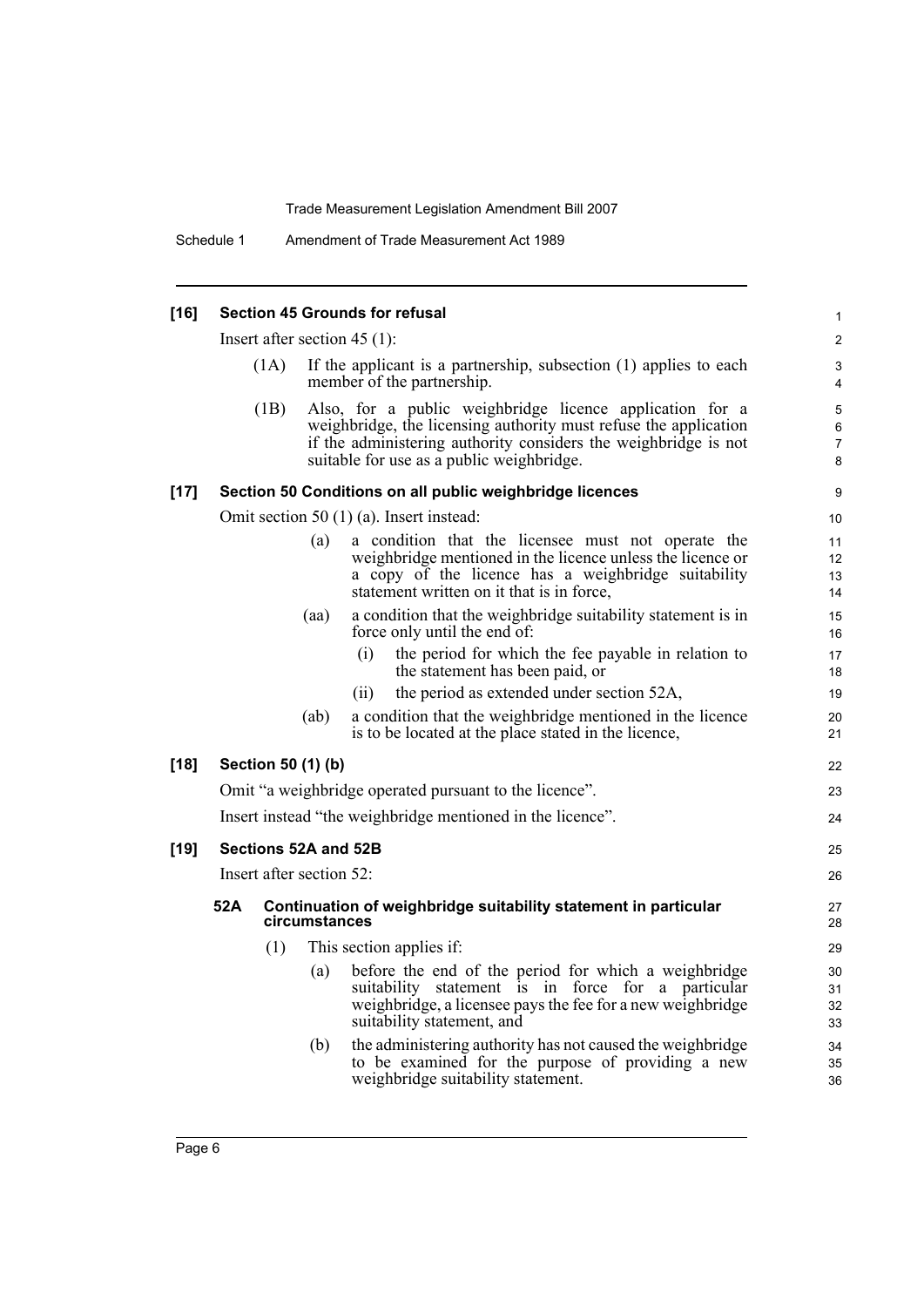Amendment of Trade Measurement Act 1989 Schedule 1

|     | (2) |            | The licensee may continue to operate the weighbridge under the<br>licence until the administering authority:   | 1<br>$\overline{2}$ |
|-----|-----|------------|----------------------------------------------------------------------------------------------------------------|---------------------|
|     |     | (a)        | issues to the licensee a copy of the public weighbridge                                                        | 3                   |
|     |     |            | licence for the weighbridge with a weighbridge suitability                                                     | 4                   |
|     |     |            | statement on it in force for the period for which the fee                                                      | 5                   |
|     |     |            | payable in relation to the statement has been paid, or                                                         | 6                   |
|     |     | (b)        | decides the weighbridge is no longer suitable for use as a                                                     | $\overline{7}$      |
|     |     |            | public weighbridge and gives written notice of the decision<br>to the licensee under section $52B(2)$ .        | 8<br>9              |
| 52B |     |            | If weighbridge no longer suitable for use as public weighbridge                                                | 10                  |
|     | (1) |            | This section applies if the administering authority decides a                                                  | 11                  |
|     |     |            | public weighbridge is no longer suitable for use as a public                                                   | 12                  |
|     |     |            | weighbridge.                                                                                                   | 13                  |
|     | (2) |            | The administering authority may give the licensee a notice                                                     | 14                  |
|     |     | stating:   |                                                                                                                | 15                  |
|     |     | (a)        | why the administering authority considers the public                                                           | 16                  |
|     |     |            | weighbridge is no longer suitable for use as a public                                                          | 17                  |
|     |     |            | weighbridge, and                                                                                               | 18                  |
|     |     | (b)        | that the licensee may make written representations to the                                                      | 19                  |
|     |     |            | administering authority within 28 days stating why the                                                         | 20                  |
|     |     |            | licensee considers the public weighbridge licence for the                                                      | 21                  |
|     |     |            | public weighbridge should not be cancelled.                                                                    | 22                  |
|     | (3) |            | After considering any representations made to the administering<br>authority, the administering authority may: | 23<br>24            |
|     |     | (a)        | decide to take no further action against the licensee, or                                                      | 25                  |
|     |     | (b)        | recommend to the licensing authority that the public                                                           | 26                  |
|     |     |            | weighbridge licence for the public weighbridge be                                                              | 27                  |
|     |     |            | cancelled.                                                                                                     | 28                  |
|     | (4) |            | The licensing authority may cancel the licence on the                                                          | 29                  |
|     |     |            | recommendation of the administering authority under subsection                                                 | 30                  |
|     |     | $(3)$ (b). |                                                                                                                | 31                  |
|     | (5) |            | The administering authority must give the licensee a written                                                   | 32                  |
|     |     |            | notice stating:                                                                                                | 33                  |
|     |     | (a)        | the decision and the reason for the decision, and                                                              | 34                  |
|     |     | (b)        | that if the licensing authority cancels the licensee's                                                         | 35                  |
|     |     |            | licence, the licensee may apply to the review tribunal                                                         | 36                  |
|     |     |            | under the Administration Act for a review of the decision                                                      | 37                  |
|     |     |            | of the licensing authority.                                                                                    | 38                  |
|     | (6) |            | This section does not limit section 7.                                                                         | 39                  |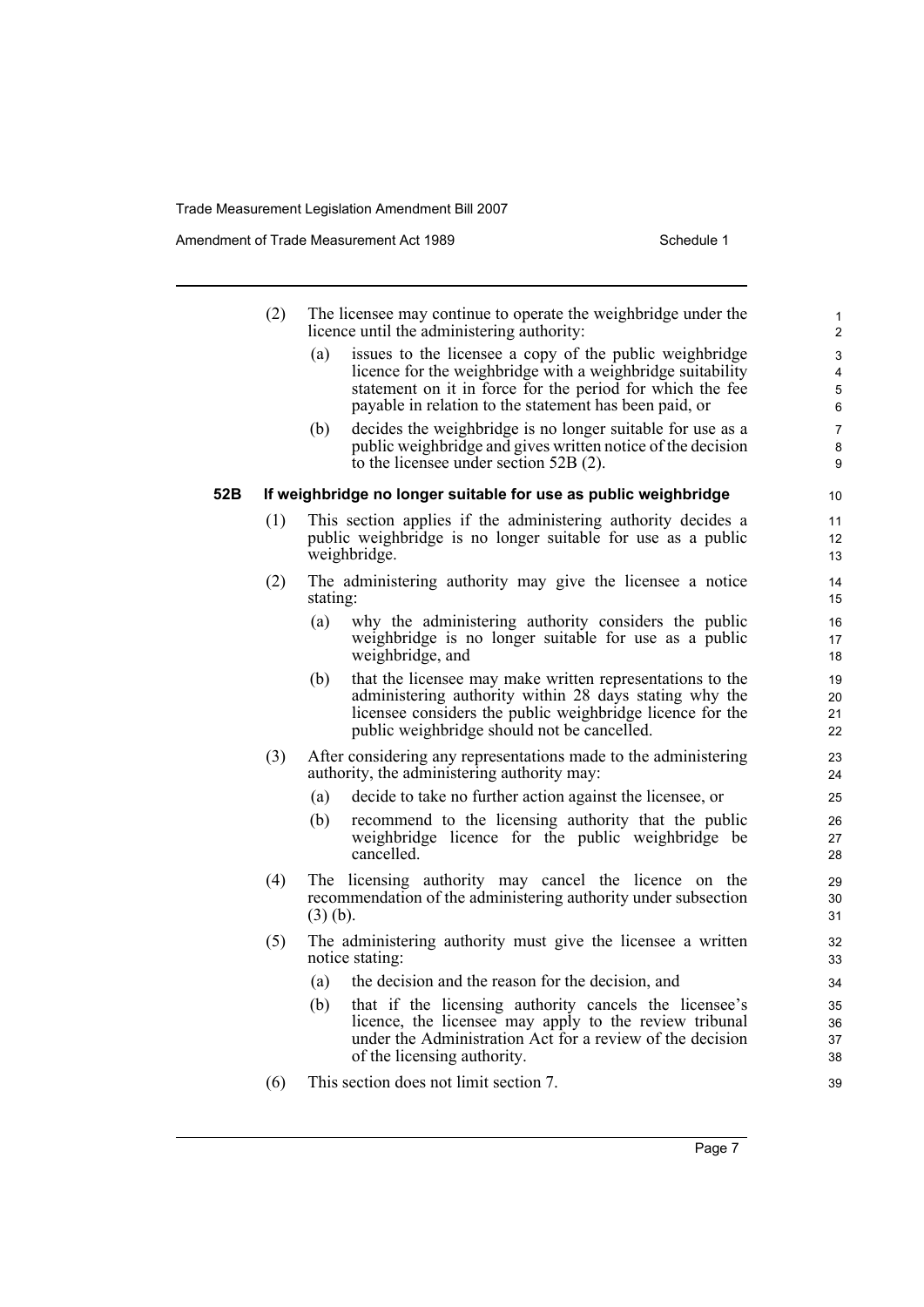Schedule 1 Amendment of Trade Measurement Act 1989

| $[20]$ | <b>Section 54 Surrender etc of licence</b>          |     |                  |             |                                                                                                                                                                                                                                                   |                                |  |  |  |  |
|--------|-----------------------------------------------------|-----|------------------|-------------|---------------------------------------------------------------------------------------------------------------------------------------------------------------------------------------------------------------------------------------------------|--------------------------------|--|--|--|--|
|        | Omit "A licence" from section 54 (2).               |     |                  |             |                                                                                                                                                                                                                                                   |                                |  |  |  |  |
|        | Insert instead "Subject to section 54B, a licence". |     |                  |             |                                                                                                                                                                                                                                                   |                                |  |  |  |  |
| $[21]$ |                                                     |     | Sections 54A-54D |             |                                                                                                                                                                                                                                                   | 4                              |  |  |  |  |
|        | Insert after section 54:                            |     |                  |             |                                                                                                                                                                                                                                                   |                                |  |  |  |  |
|        | 54A                                                 |     |                  |             | <b>Effect of relocation of licensed weighbridge</b>                                                                                                                                                                                               | 6                              |  |  |  |  |
|        |                                                     | (1) |                  |             | This section applies if a licensee moves a weighbridge from the<br>location at which it was inspected before the issue of the<br>weighbridge suitability statement for the weighbridge to another<br>location at the place stated in the licence. | $\overline{7}$<br>8<br>9<br>10 |  |  |  |  |
|        |                                                     | (2) |                  |             | The public weighbridge licence for the weighbridge is taken to<br>have been surrendered under section 54.                                                                                                                                         | 11<br>12                       |  |  |  |  |
|        | 54B                                                 |     | partnership      |             | Application to change licence holders due to change of                                                                                                                                                                                            | 13<br>14                       |  |  |  |  |
|        |                                                     | (1) |                  |             | This section applies if:                                                                                                                                                                                                                          | 15                             |  |  |  |  |
|        |                                                     |     | (a)              |             | a partnership is the holder of a licence, and                                                                                                                                                                                                     | 16                             |  |  |  |  |
|        |                                                     |     | (b)              |             | there is or is proposed to be a change to the membership of<br>the partnership <i>(the change)</i> with at least one partner<br>before the change continuing as a partner after the change.                                                       | 17<br>18<br>19                 |  |  |  |  |
|        |                                                     | (2) |                  | the change. | The partnership may apply to the licensing authority to amend the<br>licence to state the partners who are or will be the partners after                                                                                                          | 20<br>21<br>22                 |  |  |  |  |
|        |                                                     | (3) | licence.         |             | To the extent the change consists of a person ceasing to be a<br>partner, the licensing authority must grant the application and<br>amend the licence to remove the name of the partner from the                                                  | 23<br>24<br>25<br>26           |  |  |  |  |
|        |                                                     | (4) |                  |             | To the extent the change involves a new partner being admitted<br>to the partnership:                                                                                                                                                             | 27<br>28                       |  |  |  |  |
|        |                                                     |     | (a)              | kind, and   | the application must include the information about the new<br>partner that the new partner would have to give to the<br>licensing authority when applying for a licence of that                                                                   | 29<br>30<br>31<br>32           |  |  |  |  |
|        |                                                     |     | (b)              | must:       | after considering the application, the licensing authority                                                                                                                                                                                        | 33<br>34                       |  |  |  |  |
|        |                                                     |     |                  | (i)         | grant the application and amend the licence to<br>include the name of the new partner, or                                                                                                                                                         | 35<br>36                       |  |  |  |  |
|        |                                                     |     |                  | (i)         | refuse the application under subsection (5).                                                                                                                                                                                                      | 37                             |  |  |  |  |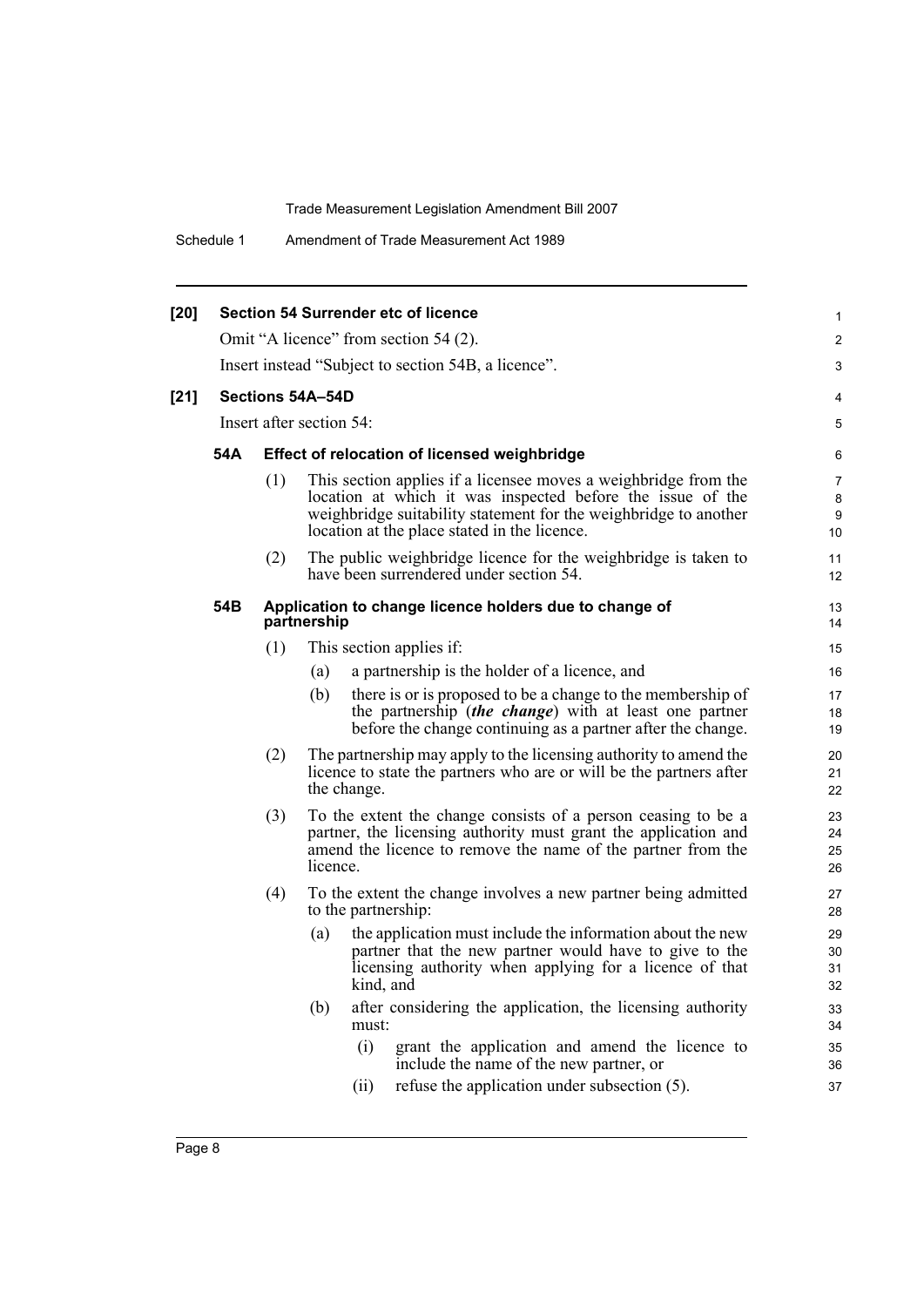Amendment of Trade Measurement Act 1989 Schedule 1

|     | (5) | The licensing authority must refuse an application to which<br>subsection (4) applies if it would be refused under section 45<br>were it an application by the new partner for the licence.                                                 | $\mathbf{1}$<br>2<br>3 |
|-----|-----|---------------------------------------------------------------------------------------------------------------------------------------------------------------------------------------------------------------------------------------------|------------------------|
|     | (6) | If the licensing authority refuses the application, the licensing<br>authority must notify the partnership of the grounds for the<br>refusal and the right of review of the refusal under section 59.                                       | 4<br>5<br>6            |
|     | (7) | If an application is granted relating to a change that is to happen<br>at a later time, the licensing authority must amend the licence in<br>accordance with the application from the later time.                                           | 7<br>8<br>9            |
|     | (8) | To amend a licence under this section, the licensing authority<br>may endorse the amendment on the licence held by the<br>partnership, or replace the licence with a licence stating the<br>membership of the partnership after the change. | 10<br>11<br>12<br>13   |
|     | (9) | An application must be accompanied by the application fee<br>prescribed under the Administration Act.                                                                                                                                       | 14<br>15               |
| 54C |     | Effect on licence of application under s 54B                                                                                                                                                                                                | 16                     |
|     | (1) | This section applies if a change within the meaning of section<br>54B happens:                                                                                                                                                              | 17<br>18               |
|     |     | not more than 28 days before an application under the<br>(a)<br>section is made, or                                                                                                                                                         | 19<br>20               |
|     |     | after the application is made but before it is decided.<br>(b)                                                                                                                                                                              | 21                     |
|     | (2) | From the day of the change, the relevant licence is taken to be<br>held by the partnership as it exists after the change, and each<br>partner is taken to be a holder of the licence, until:                                                | 22<br>23<br>24         |
|     |     | the application is granted, or<br>(a)                                                                                                                                                                                                       | 25                     |
|     |     | if the application is refused—the end of the period allowed<br>(b)<br>under the Administrative Decisions Tribunal Act 1997 for<br>a review and, if the partnership applies for a review of the<br>refusal, the end of the review.           | 26<br>27<br>28<br>29   |
| 54D |     | Application to amend condition of licence                                                                                                                                                                                                   | 30                     |
|     | (1) | A licensee under a servicing licence may apply to the licensing<br>authority for an amendment to a condition of the licence of a kind<br>mentioned in section 48 (2).                                                                       | 31<br>32<br>33         |
|     | (2) | The licensing authority may amend or refuse to amend the<br>licence.                                                                                                                                                                        | 34<br>35               |
|     | (3) | An application must be accompanied by the application fee                                                                                                                                                                                   | 36                     |

prescribed under the Administration Act.

Page 9

37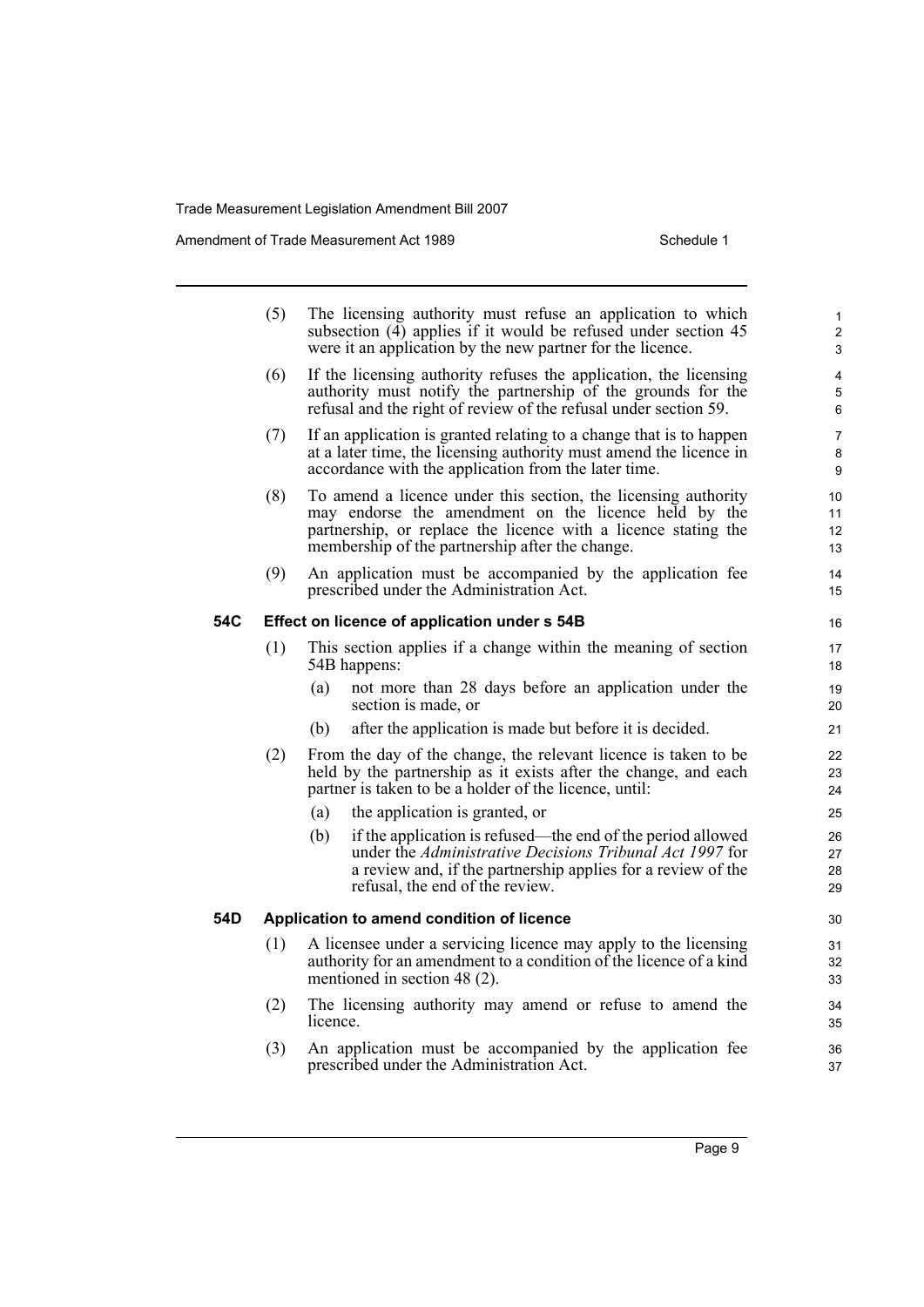|        | Schedule 1         | Amendment of Trade Measurement Act 1989                                                                                                                                                                                                                                                                                                                            |                                  |
|--------|--------------------|--------------------------------------------------------------------------------------------------------------------------------------------------------------------------------------------------------------------------------------------------------------------------------------------------------------------------------------------------------------------|----------------------------------|
| $[22]$ |                    | Section 56 Grounds for disciplinary action                                                                                                                                                                                                                                                                                                                         | $\mathbf{1}$                     |
|        |                    | Insert at the end of the section:                                                                                                                                                                                                                                                                                                                                  | $\overline{2}$                   |
|        | (2)                | A ground for disciplinary action under subsection (1) exists in<br>relation to a licensee who is a partnership if the ground exists in<br>relation to any one or more of the members of the partnership.                                                                                                                                                           | 3<br>4<br>5                      |
| $[23]$ |                    | <b>Section 59 Rights of review</b>                                                                                                                                                                                                                                                                                                                                 | 6                                |
|        |                    | Insert "or an amendment of a licence" after "licence" in section 59 (a).                                                                                                                                                                                                                                                                                           | 7                                |
| $[24]$ | Section 59 (ea)    |                                                                                                                                                                                                                                                                                                                                                                    | 8                                |
|        |                    | Insert after section 59 (e):                                                                                                                                                                                                                                                                                                                                       | 9                                |
|        |                    | to cancel a public weighbridge licence because the public<br>(ea)<br>weighbridge mentioned in the licence is no longer suitable<br>for use as a public weighbridge, or                                                                                                                                                                                             | 10<br>11<br>12                   |
| $[25]$ |                    | <b>Section 80 Regulations</b>                                                                                                                                                                                                                                                                                                                                      | 13                               |
|        |                    | Omit section $80(2)$ (n). Insert instead:                                                                                                                                                                                                                                                                                                                          | 14                               |
|        |                    | weighbridge suitability statements,<br>(n)                                                                                                                                                                                                                                                                                                                         | 15                               |
| $[26]$ | Section 80 (2) (v) |                                                                                                                                                                                                                                                                                                                                                                    | 16                               |
|        |                    | Insert after section 80 $(2)$ (u):                                                                                                                                                                                                                                                                                                                                 | 17                               |
|        |                    | the approval of forms for use under this Act.<br>(v)                                                                                                                                                                                                                                                                                                               | 18                               |
| $[27]$ | Part IX            |                                                                                                                                                                                                                                                                                                                                                                    | 19                               |
|        |                    | Insert after section 81:                                                                                                                                                                                                                                                                                                                                           | 20                               |
|        |                    | <b>Part IX Transitional provisions for Trade</b><br><b>Measurement Legislation Amendment Act</b><br>2007                                                                                                                                                                                                                                                           | 21<br>22<br>23                   |
|        | 82                 | <b>Certificates of suitability</b>                                                                                                                                                                                                                                                                                                                                 | 24                               |
|        |                    | A certificate of suitability for a public weighbridge, that is in<br>force immediately before the commencement of the Trade<br>Measurement Legislation Amendment Act 2007, is taken to be a<br>weighbridge suitability statement for the weighbridge's public<br>weighbridge licence expiring when the certificate of suitability<br>would otherwise have expired. | 25<br>26<br>27<br>28<br>29<br>30 |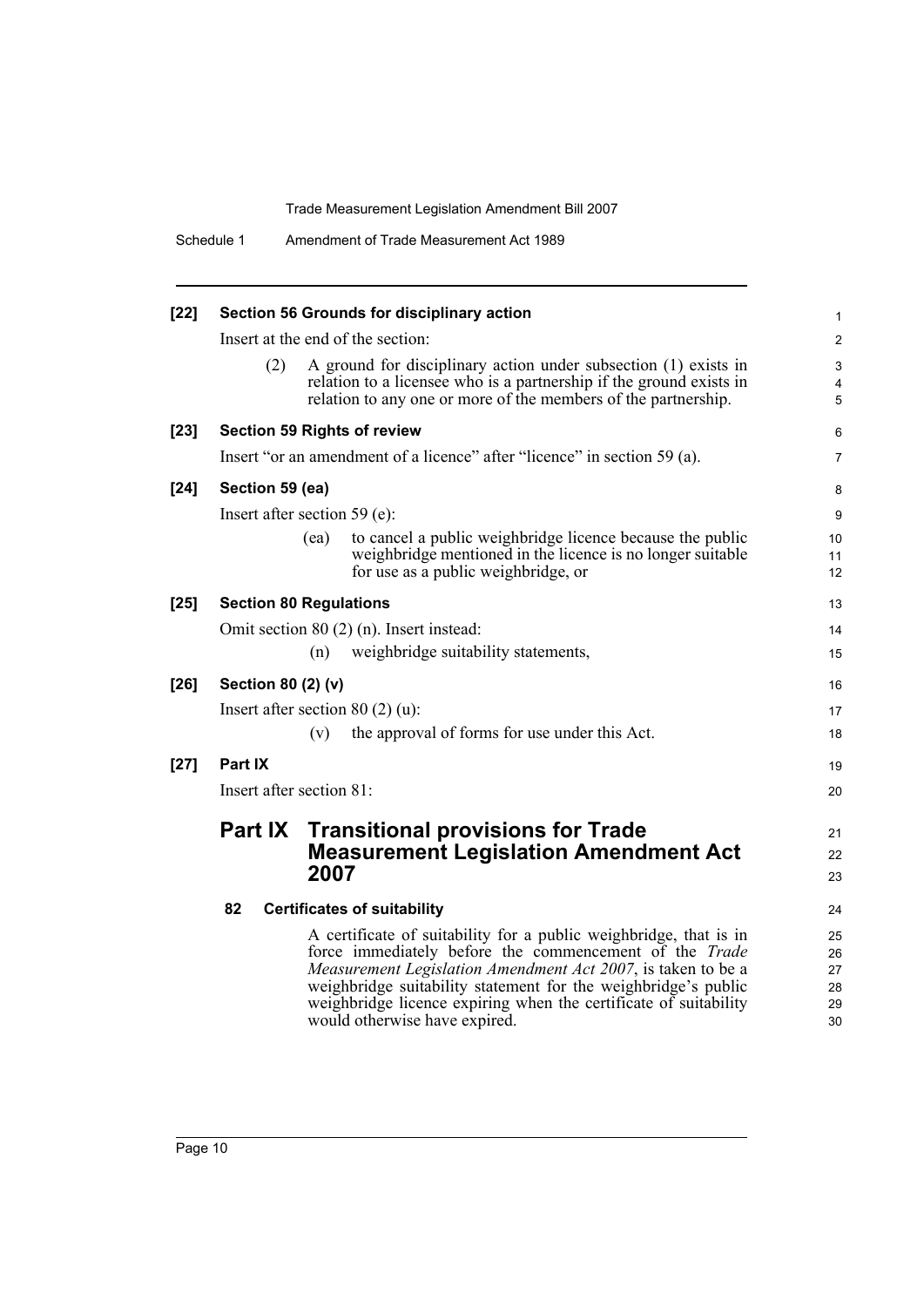Amendment of Trade Measurement Act 1989 Schedule 1

| 83 |     | <b>Existing licensed public weighbridges</b>                                                                                                                                                                                    | $\mathbf{1}$         |
|----|-----|---------------------------------------------------------------------------------------------------------------------------------------------------------------------------------------------------------------------------------|----------------------|
|    | (1) | This section applies if, immediately before the commencement of<br>the <i>Trade Measurement Legislation Amendment Act 2007</i> , a<br>licensee operates more than one public weighbridge under a<br>public weighbridge licence. | 2<br>3<br>4<br>5     |
|    | (2) | On the commencement:                                                                                                                                                                                                            | 6                    |
|    |     | each public weighbridge is taken to be licensed under a<br>(a)<br>separate public weighbridge licence, and                                                                                                                      | $\overline{7}$<br>8  |
|    |     | a separate periodic licence fee is not payable because of<br>(b)<br>paragraph (a) until the day the periodic licence fee is<br>payable under section 52 after the commencement.                                                 | 9<br>10<br>11        |
|    | (3) | Also, if, after the commencement:                                                                                                                                                                                               | 12                   |
|    |     | a licensee for a public weighbridge that is taken under<br>(a)<br>subsection (2) (a) to be licensed under a separate public<br>weighbridge licence pays a separate periodic licence fee<br>for the public weighbridge, and      | 13<br>14<br>15<br>16 |
|    |     | the administering authority decides the weighbridge is still<br>(b)<br>suitable for use as a public weighbridge,                                                                                                                | 17<br>18             |
|    |     | the licensing authority must issue to the licensee a separate public<br>weighbridge licence for the weighbridge with a weighbridge<br>suitability statement on it in force for the period for which the fee                     | 19<br>20<br>21       |
|    |     | payable in relation to the statement has been paid.                                                                                                                                                                             | 22                   |